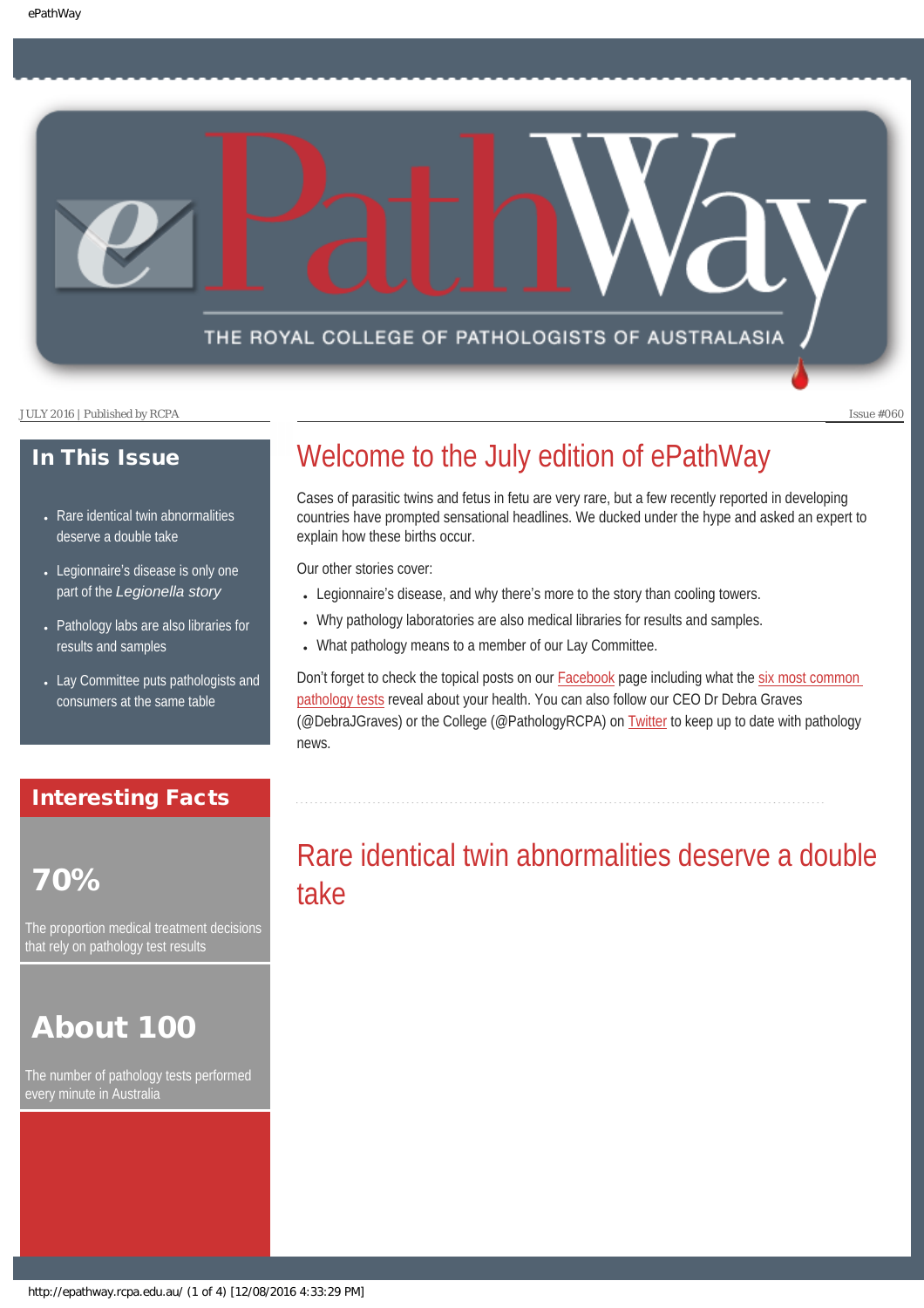# 25,000

The number of skilled professionals who work in pathology in Australia

*Source: Know Hearthcare* 

### Important Message



### Suggest to a friend

Know someone who might be interested in this website? Why not [suggest the website](mailto:?Subject=I%20think%20you%20should%20read%20this%20Newsletter=
http://epathway.rcpa.edu.au/index.html) to them.

### Previous Editions

Did you miss something from last month? You can view our [previous editions](#page-5-0) at any time.

### <span id="page-1-0"></span>Subscribe Now!

Subscription is easy! Simply fill in our [subscription form](#page-7-0).

### Links

[RCPA Manual](http://rcpamanual.edu.au/)

[Lab Tests Online](http://www.labtestsonline.org.au/)

[Know Pathology Know Healthcare](http://knowpathology.com.au/)



Reports of parasitic twins and fetus in fetu cases may seem like science fiction, but they are very rare and very real conditions that can affect identical twins. Dr Nicole Graf, paediatric and perinatal pathologist at The Children's Hospital at Westmead in Sydney, cuts through the sensationalism and explains what these terms mean.

[read more »](#page-8-0)

# Legionnaire's disease is only one part of the *Legionella story*

Legionnaire's disease is usually linked to cooling towers, but there's more to the story than that. Numerous species of *Legionella* bacteria live in our environment, including in rivers, creeks and soil with two types are particularly harmful for humans – *Legionella pneumophila* and *Legionella longbeachae*. Both cause notifiable infections.

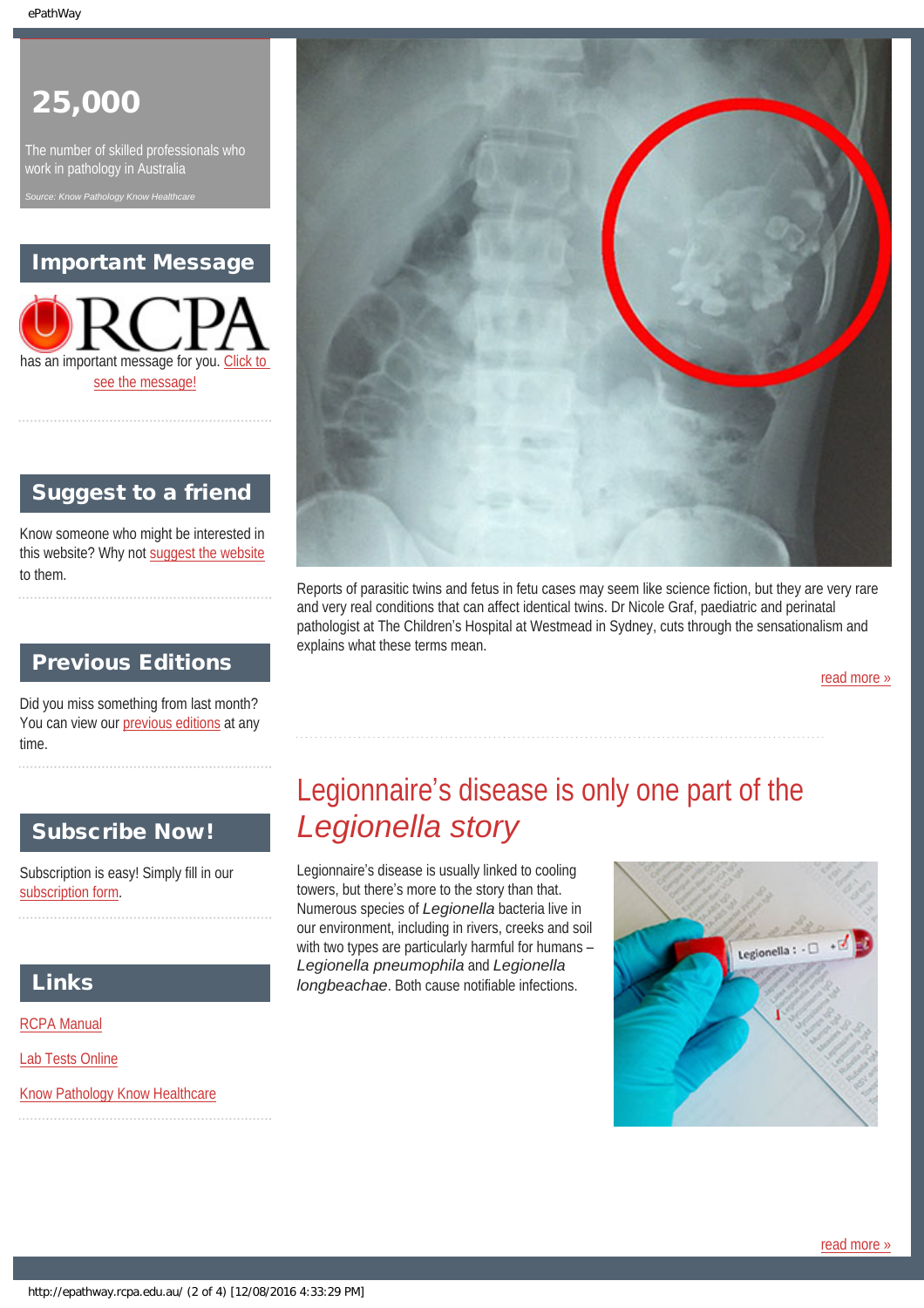# <span id="page-2-0"></span>Pathology labs are also libraries for results and samples

Have you ever wondered how long pathology labs keep your blood sample once it has been tested? Or how long they keep your pathology results on file? Read on, the answers may surprise you.



[read more »](#page-12-0)

# <span id="page-2-1"></span>Lay Committee puts pathologists and consumers at the same table

More than 17,500 people have signed up to the *Know Pathology Know Healthcare* [website](http://www.knowpathology.com.au/) to show they value pathology. It's a big number, and it's getting bigger, so we spoke to a member of the RCPA's Lay Committee to find out what pathology means to her.

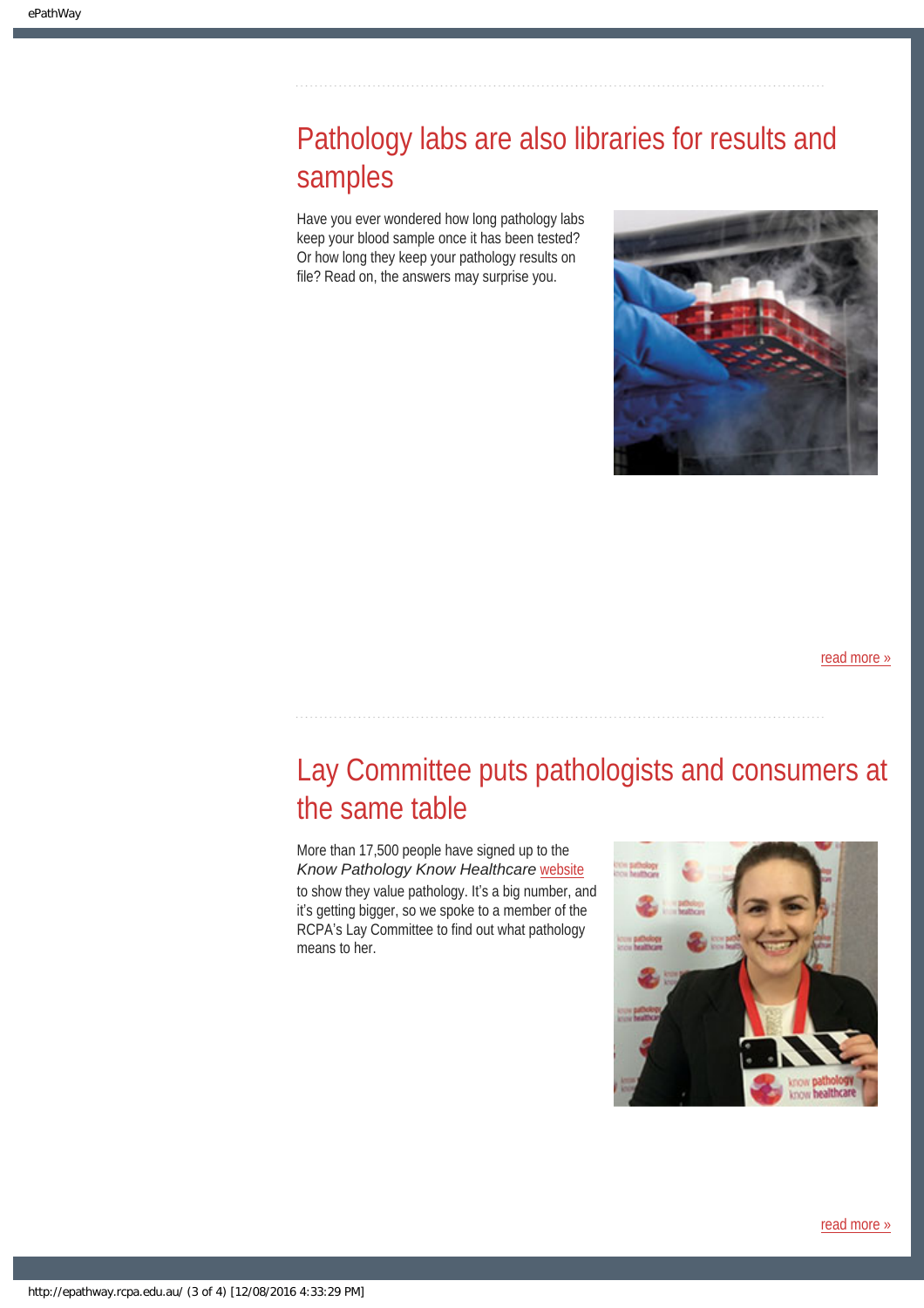### Copyright © 2016 The Royal College of Pathologists of Australasia

RCPA - Durham Hall - 207 Albion St Surry Hills NSW 2010 AUSTRALIA | (+61) 2 8356 5858 | [www.rcpa.edu.au](https://www.rcpa.edu.au/)

[Privacy Policy](https://www.rcpa.edu.au/Privacy-Policy.aspx) | [Legal](https://www.rcpa.edu.au/Legal.aspx) | Disclaimer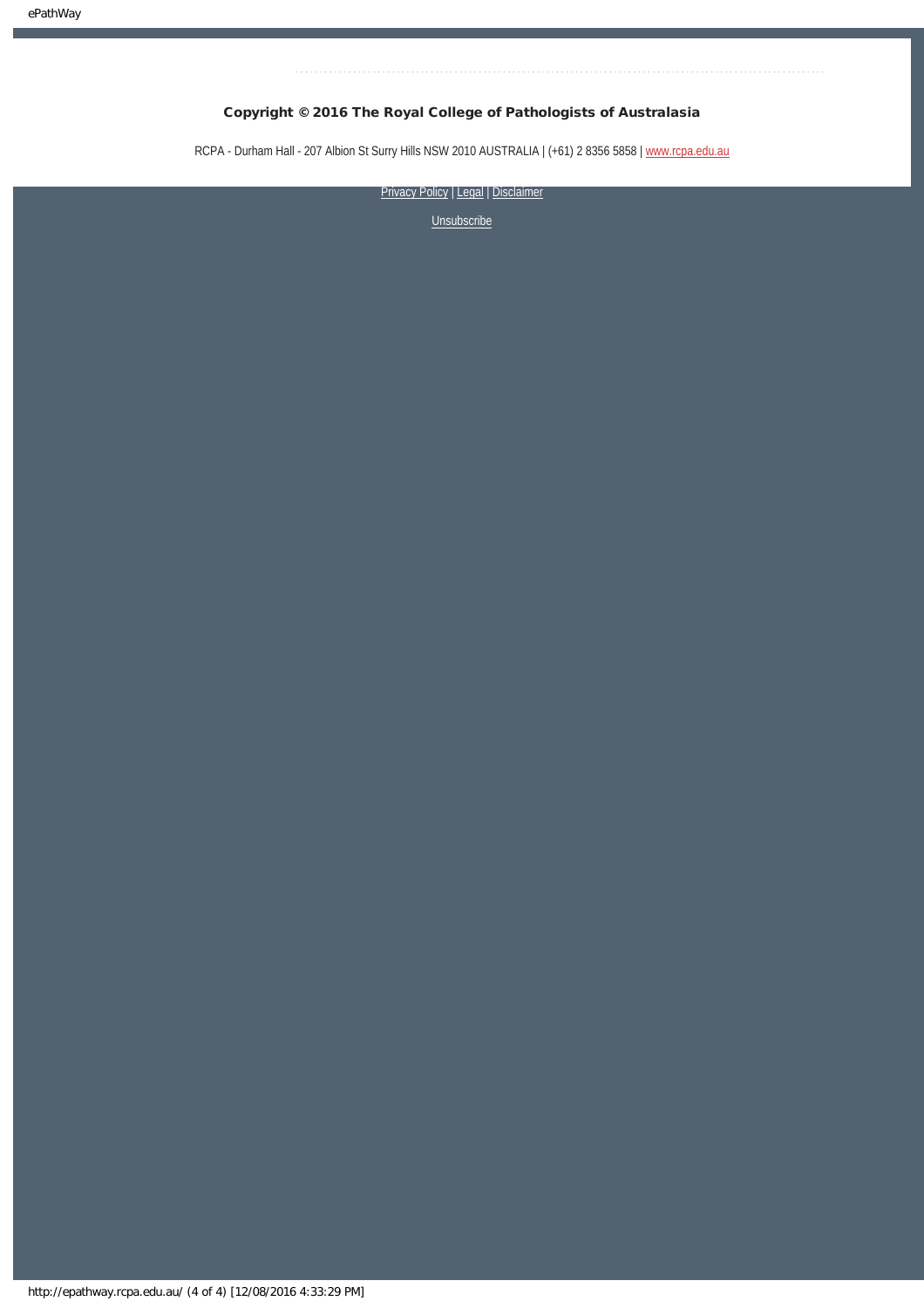<span id="page-4-0"></span>

Published by RCPA

# RCPA Message



Pathology gives life's most important answers.

[« Back to Latest Issue](http://epathway.rcpa.edu.au/index.html)

### Copyright © 2015 The Royal College of Pathologists of Australasia

RCPA - Durham Hall - 207 Albion St Surry Hills NSW 2010 AUSTRALIA | (+61) 2 8356 5858 | [www.rcpa.edu.au](https://www.rcpa.edu.au/)

[Privacy Policy](https://www.rcpa.edu.au/Content-Library/Privacy.aspx) | [Legal](https://www.rcpa.edu.au/Legal.aspx) | Disclaimer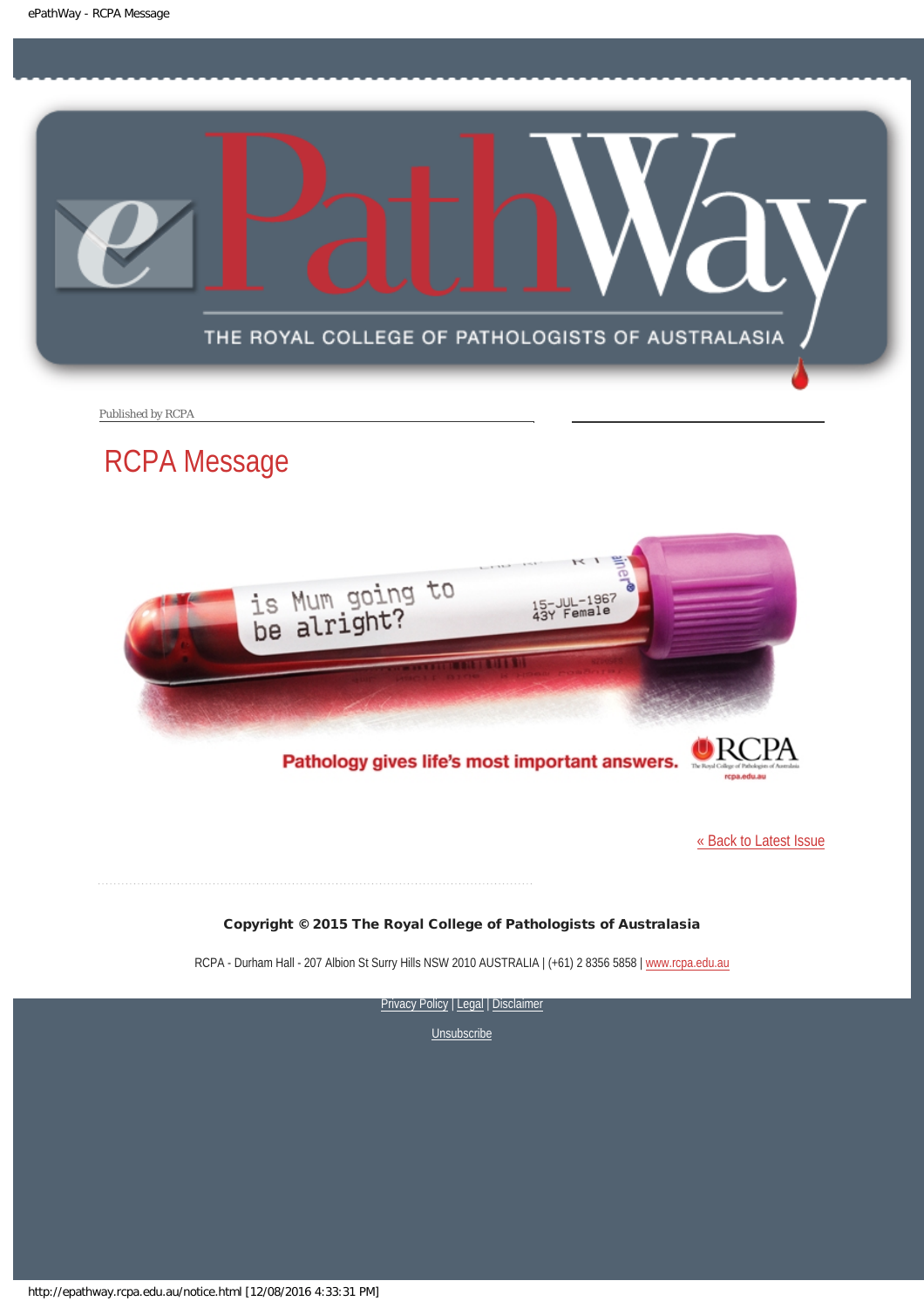<span id="page-5-0"></span>

Published by RCPA

# Previous Editions



**JUNE 2016 | PUBLISHED BY RCPA** 

ISSUE #059

### **IN THIS ISSUE**

- · Deadly measles-related brain infection targets children
- Altitude sickness comes with the territory
- Genetic-based Lynch Syndrome deserves a higher profile because it amplifies cancer risks

# Welcome to the June edition of ePathWay

It's likely that few people outside of medicine have heard of Raynaud's disease, Lynch Syndrome and subacute sclerosing panencephalitis (SSPE) - and that's why we've covered them. Their impact deserves a higher profile.

In contrast, most people have probably heard of altitude sickness but may be surprised to find out that its causes are still being debated. We found out why.

Don't forget to check our posts on our Facebook page (we've got over 1,300 likes). You can also follow our CEO Dr Debra Graves (@DebraJGraves) or the College (@PathologyRCPA) on Twitter to

### 2016

[055 - February 2016](http://epathway.rcpa.edu.au/previous/055_0216.pdf)

[058 - May 2016](http://epathway.rcpa.edu.au/previous/058_0516.pdf)

[056 - March 2016](http://epathway.rcpa.edu.au/previous/056_0316.pdf)

[059 - June 2016](http://epathway.rcpa.edu.au/previous/059_0616.pdf)

[057 - April 2016](http://epathway.rcpa.edu.au/previous/057_0416.pdf)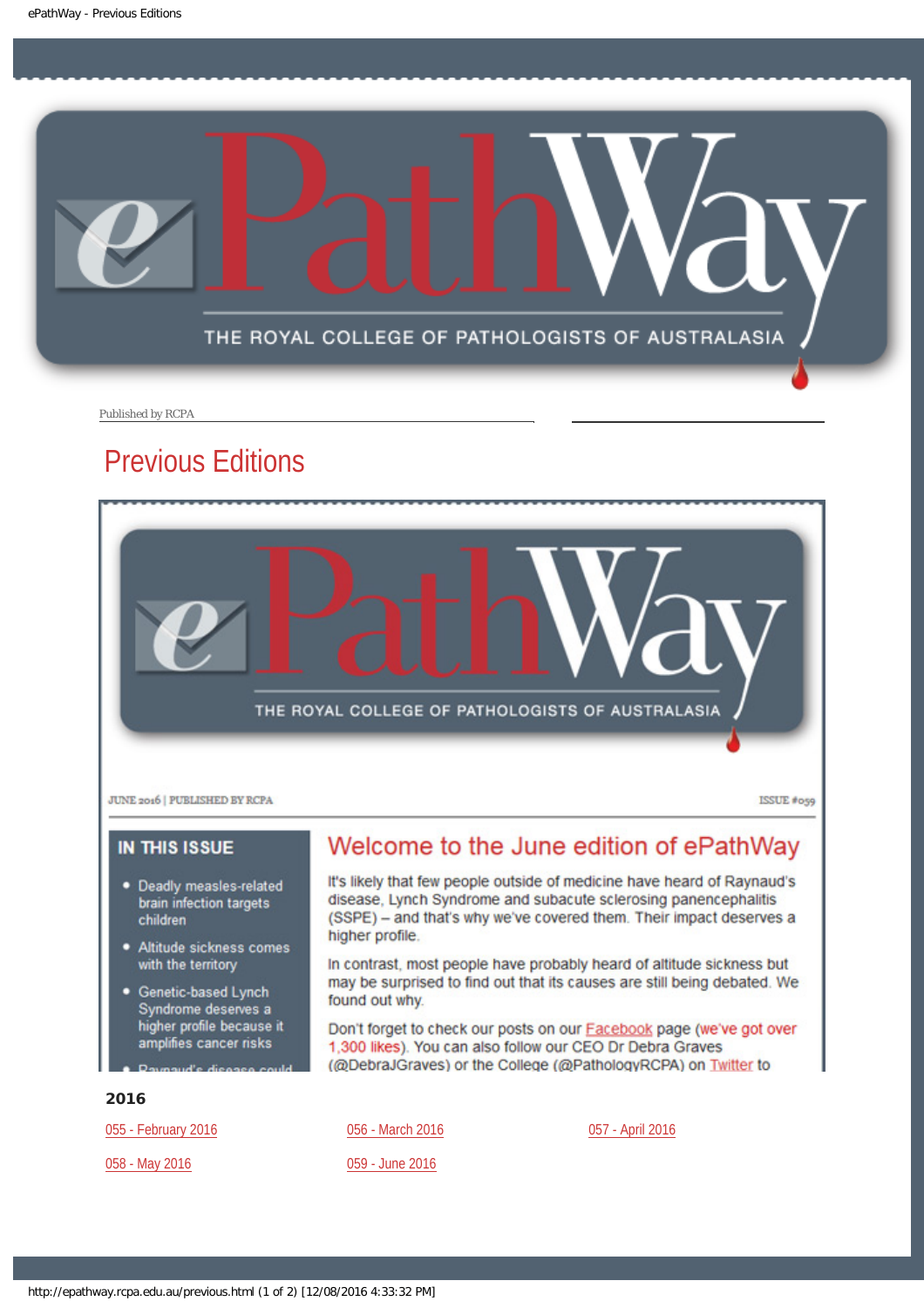### 2015

| 044 - February 2015     | 045 - March 2015        | 046 - April 2015     |
|-------------------------|-------------------------|----------------------|
| 047 - May 2015          | 048 - June 2015         | 049 - July 2015      |
| 050 - August 2015       | 051 - September 2015    | 052 - October 2015   |
| 053 - November 2015     | 054 - Dec 2015/Jan 2016 |                      |
| 2014                    |                         |                      |
| 033 - February 2014     | 034 - March 2014        | 035 - April 2014     |
| 036 - May 2014          | 037 - June 2014         | 038 - July 2014      |
| 039 - August 2014       | 040 - September 2014    | 041 - October 2014   |
| 042 - November 2014     | 043 - Dec 2014/Jan 2015 |                      |
| 2013                    |                         |                      |
| 022 - February 2013     | 023 - March 2013        | 024 - April 2013     |
| 025 - May 2013          | 026 - June 2013         | 027 - July 2013      |
| 028 - August 2013       | 029 - September 2013    | 030 - October 2013   |
| 031 - November 2013     | 032 - Dec 2013/Jan 2014 |                      |
| 2012                    |                         |                      |
| 010 - Dec 2011/Jan 2012 | 011 - February 2012     | 012 - March 2012     |
| 013 - April 2012        | 014 - May 2012          | 015 - June 2012      |
| 016 - July 2012         | 017 - August 2012       | 018 - September 2012 |
| 019 - October 2012      | 020 - November 2012     | 021 - December 2012  |
| 2011                    |                         |                      |
| 001 - March 2011        | 002 - April 2011        | 003 - May 2011       |
| 004 - June 2011         | 005 - July 2011         | 006 - August 2011    |
| 007 - September 2011    | 008 - October 2011      | 009 - November 2011  |

[« Back to Home Page](http://epathway.rcpa.edu.au/index.html)

### Copyright © 2016 The Royal College of Pathologists of Australasia

RCPA - Durham Hall - 207 Albion St Surry Hills NSW 2010 AUSTRALIA | (+61) 2 8356 5858 | [www.rcpa.edu.au](https://www.rcpa.edu.au/)

[Privacy Policy](https://www.rcpa.edu.au/Content-Library/Privacy.aspx) | [Legal](https://www.rcpa.edu.au/Legal.aspx) | Disclaimer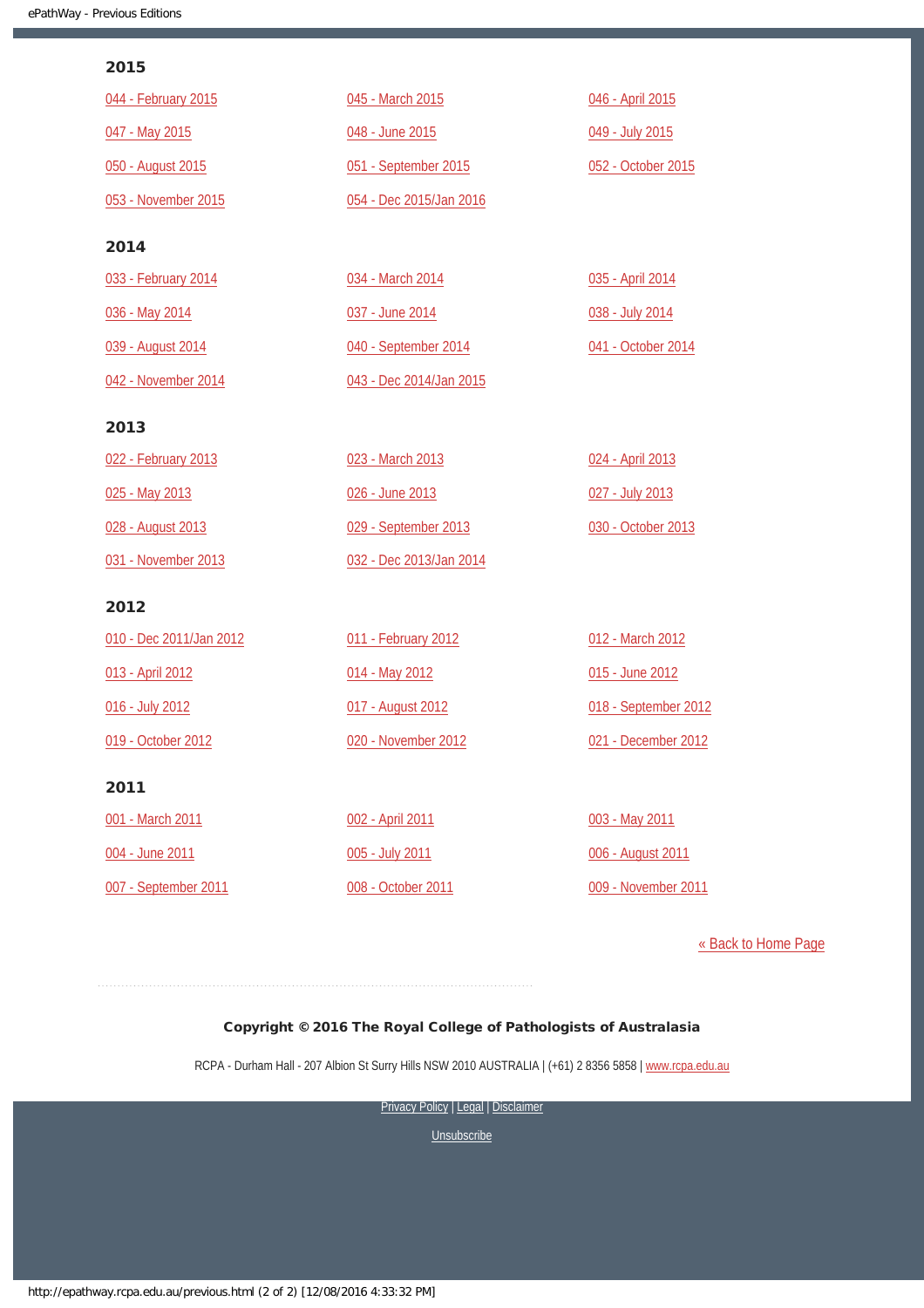<span id="page-7-0"></span>

Published by RCPA

# Subscription Form

| Full Name:     |           |
|----------------|-----------|
| Email address: |           |
|                | Cubccribo |

# Unsubscription Form Subscribe<br>
Unsubscription Form<br>
Email address:<br>
Unsubscribe<br>
Copyright © 2015 The Roy<br>
RCPA - Durham Hall - 207 Albion St Surry Hi<br>
STRRE<br>
Subscribe University Prices

Email address:

[« Back to Home Page](http://epathway.rcpa.edu.au/index.html)

### Copyright © 2015 The Royal College of Pathologists of Australasia

RCPA - Durham Hall - 207 Albion St Surry Hills NSW 2010 AUSTRALIA | (+61) 2 8356 5858 | [www.rcpa.edu.au](http://www.rcpa.edu.au/)

**[Privacy Policy](http://www.rcpa.edu.au/Content-Library/Privacy.aspx) | [Legal](http://www.rcpa.edu.au/Legal.aspx) | Disclaimer**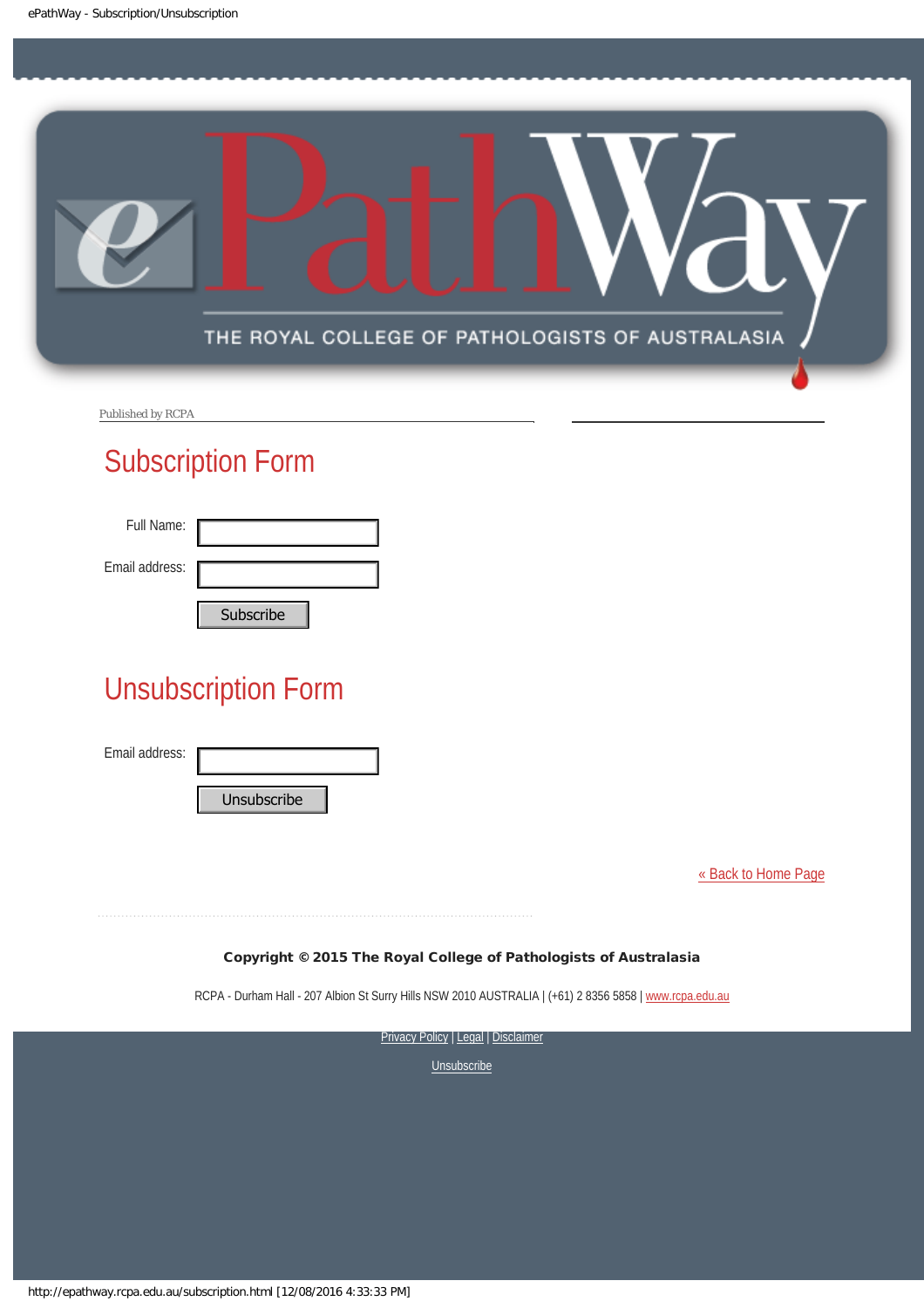<span id="page-8-0"></span>

# Rare identical twin abnormalities deserve a double take



Reports of parasitic twins and fetus in fetu cases may seem like science fiction, but they are very rare and very real conditions that can affect identical twins. Dr Nicole Graf, paediatric and perinatal pathologist at The Children's Hospital at Westmead in Sydney, cuts through the sensationalism and explains what these terms mean.

"No one knows why abnormalities such as parasitic twins occurs, but we do know they are the result of abnormal twin formation for monozygotic or identical twins. Monozygotic twins result from a single conception which, for reasons we don't fully understand, divides into two. Two babies are usually born when the separation of cells is complete," explains Dr Graf.

"When the separation of cells is incomplete the result is conjoined or Siamese twins. The next level from this is a parasitic twin where one twin develops normally and the other is an attached remnant."

Dr Graf says a parasitic twin is born without a heart or brain, and is dependent on the other twin for viability. In some cases the twin has their parasitic twin's body parts attached to the outside of their own body.

"There are some cases where the parasitic twin may have limbs that move, however, most parasitic twins are not fully developed at all."

Dr Graf says fetus in fetu is also thought to be a variant of abnormal twinning.

"This occurs in the early stage of embryonic development when one twin's cell mass grows around and encompasses that of the other twin. The result is they encompass the body of their twin, limiting its ability to fully develop."

She says there is also a situation called TRAP (Twin Reversed Arterial Perfusion) twins.

"This is when one twin developed without a heart (acardiac twin), and receives all of its blood supply from the normal or 'pump' twin via abnormal vascular connections. This abnormal blood flow enables the lower half of the body to develop more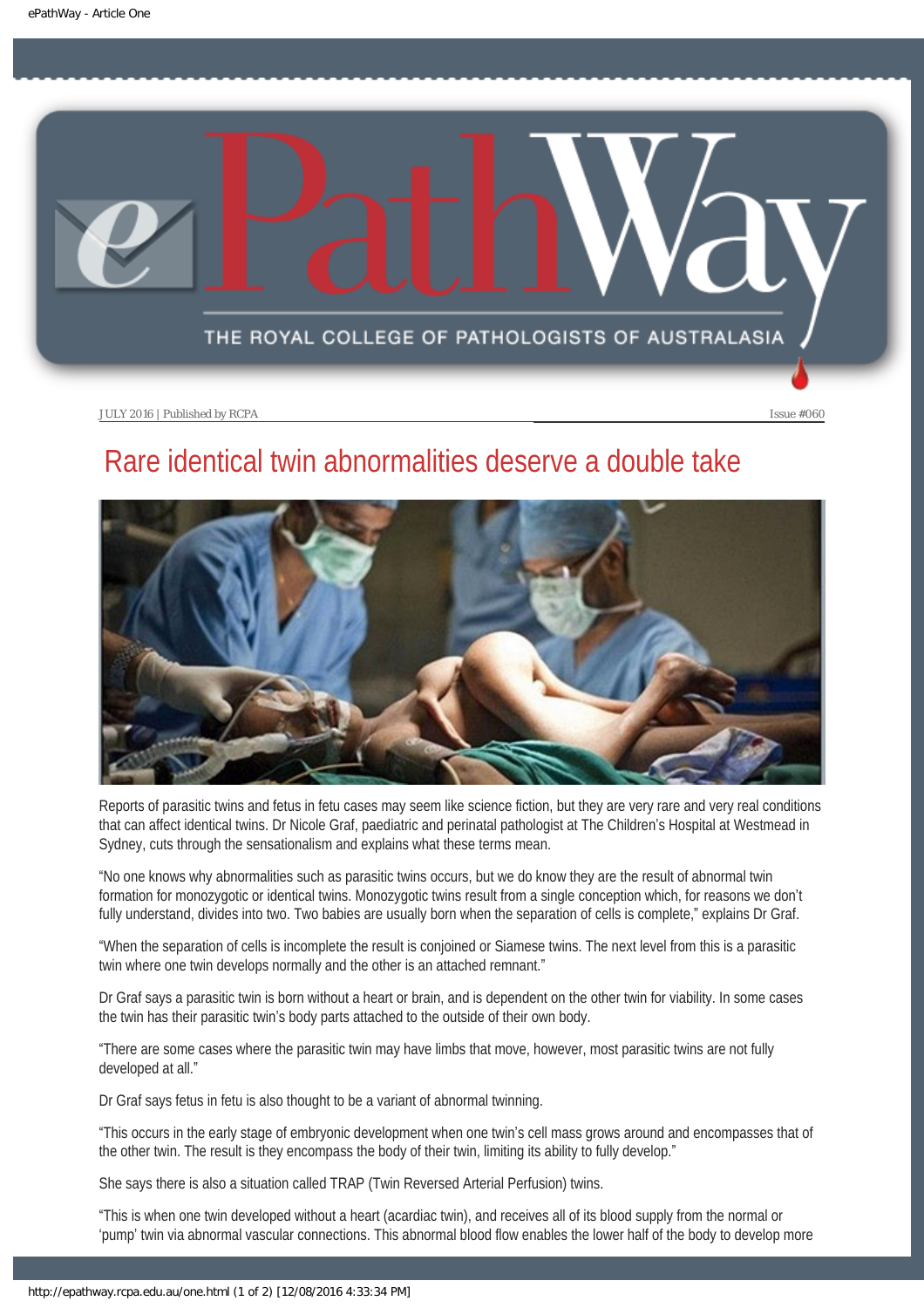than the upper half, resulting in no well-formed head, brain or arms."

Getting your head around these abnormalities can be confronting, but they do deserve a double take, especially when they are not an obvious case of twinning.

"Examination by a pathologist is important to distinguish whether a nonspecific 'mass' in a baby is a teratoma (a tumour composed of a mix of tissues of different cell types) or a poorly developed twin (so-called "fetus amorphous"). If it's a teratoma, it's very important to rule out a malignancy, although most teratomas are benign in this setting," explains Dr Graf.

"To distinguish between a teratoma and a maldeveloped twin, we examine the mass for signs of polarity. For example, is there a 'head' and 'tail' end, or evidence of an axial skeleton? Sometimes there is evidence of rudimentary organ development."

She says some people can have their "twin" growing inside their body for years if there are no symptoms, or the patient has no reason to have a scan for another health issue.

"These cases are more common in developing countries where there is more limited access to medical facilities with imaging technology. In countries like Australia and New Zealand, these abnormalities are usually picked up on routine prenatal scans."

Recent parasitic twins and fetus in fetu cases in developing countries have cast these abnormalities into the public eye again, but they are very rare. When they do occur, it may be a case of the truth being stranger than fiction, but slicing through the sensationalism and understanding how they occur snaps it back into perspective.

The Children's Hospital at Westmead is a part of the Statewide Child Health Network (SCHN) in New South Wales.

[« Back to Home Page](http://epathway.rcpa.edu.au/index.html)

### Copyright © 2016 The Royal College of Pathologists of Australasia

RCPA - Durham Hall - 207 Albion St Surry Hills NSW 2010 AUSTRALIA | (+61) 2 8356 5858 | [www.rcpa.edu.au](https://www.rcpa.edu.au/)

[Privacy Policy](https://www.rcpa.edu.au/Content-Library/Privacy.aspx) | [Legal](https://www.rcpa.edu.au/Legal.aspx) | Disclaimer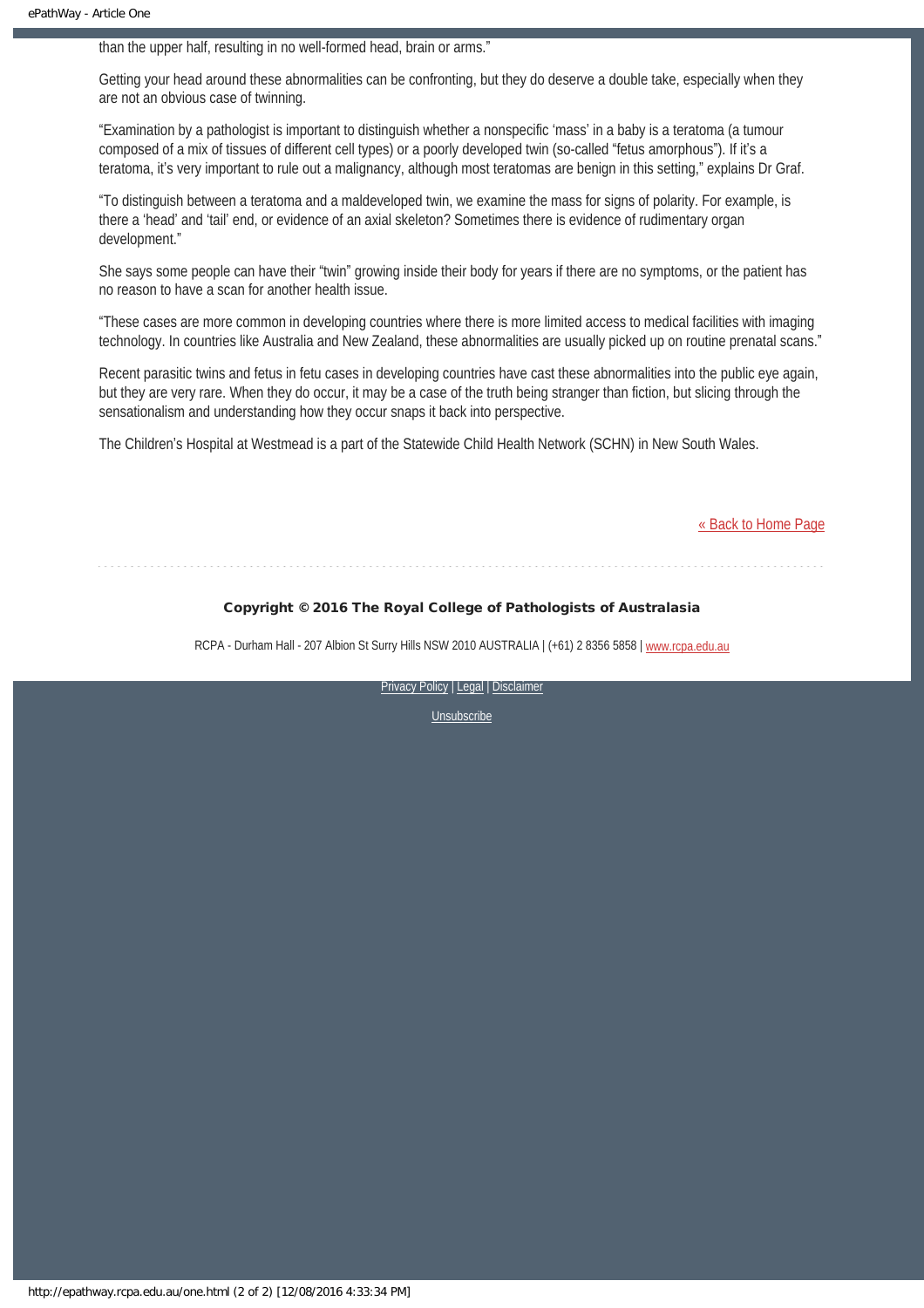<span id="page-10-0"></span>

# Legionnaire's disease is only one part of the *Legionella story*



Legionnaire's disease is usually linked to cooling towers, but there's more to the story than that. Numerous species of *Legionella* bacteria live in our environment, including in rivers, creeks and soil with two types are particularly harmful for humans – *Legionella pneumophila* and *Legionella longbeachae*. Both cause notifiable infections.

"*Legionella pneumophila* serogroup 1 causes about 55 per cent of *Legionellosis* cases," explains Dr Jenny Robson, Infectious Diseases Physician and Microbiologist at Sullivan Nicolaides Pathology in Brisbane.

"*L. pneumophila* can be present in man-made systems such as water distribution systems, cooling towers and hospital shower heads, and is particularly dangerous to people with compromised immune systems."

*L. pneumophila* causes Legionnaire's disease, which is a form of pneumonia. It was identified after an outbreak at an American Legionnaire's meeting in the 1970's, and its causative bacteria needs to be inhaled to cause disease.

"It particularly likes biofilm in plumbing systems that are poorly maintained and where there is a build up of organic and inorganic muck in pipes. This biofilm is colonised by different organisms such as amoebae which can harbour the Legionella bacteria," explains Dr Robson.

"Environmental changes that disrupt the biofilm can result in sudden release of massive amounts of Legionella bacteria into the surrounding water. Single amoebae contain thousands of *Legionella* organisms."

*L. longbeachae* has a slightly different story. It is found in organic matter such as potting mix and compost heaps, and when these are disturbed the bacteria can be breathed in. Dr Robson says *L. longbeachae* causes about 40 to 45% of *Legionellosis* cases.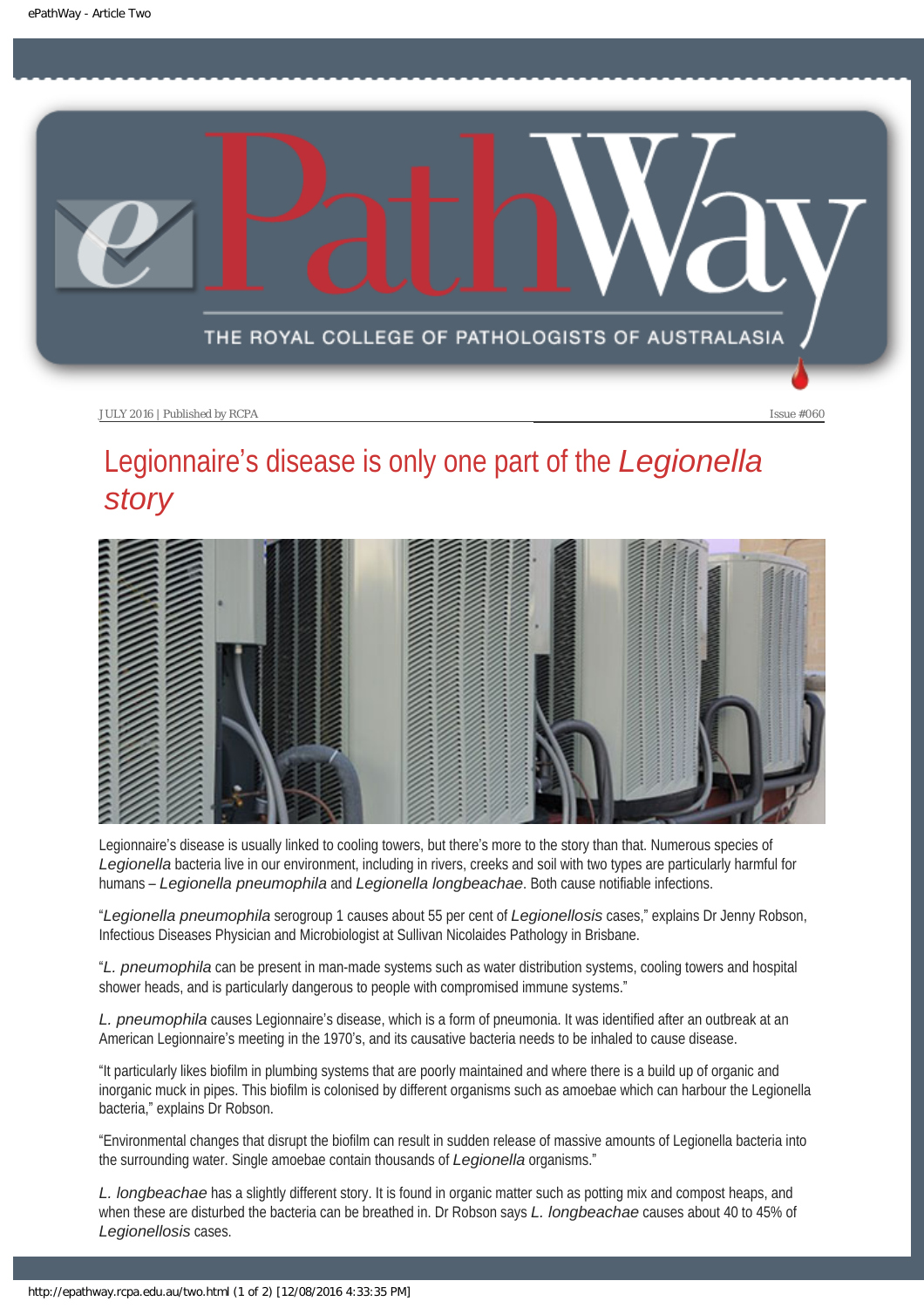"*Legionella* bacteria is everywhere, but for it to affect people it must be amplified in some way through man-made systems such as cooling towers or through disturbing potting mix," she explains.

Dr Robson says a diagnosis of *L. pneumophila* can be made through a urine antigen test that takes just 30 minutes to return a result. All *Legionella* infections can be diagnosed from culturing respiratory specimens such as sputum or bronchial washings.

"Measuring an antibody response can also diagnose infection, but generally not in a clinically relevant time frame. PCR is being used more often as well because *Legionella* is very fastidious to grow. In New Zealand, every community acquired pneumonia case is investigated with a *Legionella* PCR test and the outcome is that they are diagnosing more cases."

Dr Robson says travel-associated *Legionella* infections are also monitored in Europe.

"The country and facility or hotel where each case occurs is noted, and an outbreak is considered to be more than two cases over two years in the same venue. This is one way to make sure facilities such as hotels take action to ensure their environment is safe."

*Legionella* bacteria are certainly adept at making the most of man-made environments, especially *L. pneumophila*. They have been found in ice machines, nebulisers, spa baths, ornamental fountains and home birthing pools, while *L. longbeachae* sticks to organic matter such as gardening products. With so much ingenuity in terms of their choice of habitat, there's clearly more to Legionnaire's disease than cooling towers.

[« Back to Home Page](http://epathway.rcpa.edu.au/index.html)

### Copyright © 2016 The Royal College of Pathologists of Australasia

RCPA - Durham Hall - 207 Albion St Surry Hills NSW 2010 AUSTRALIA | (+61) 2 8356 5858 | [www.rcpa.edu.au](https://www.rcpa.edu.au/)

[Privacy Policy](https://www.rcpa.edu.au/Content-Library/Privacy.aspx) | [Legal](https://www.rcpa.edu.au/Legal.aspx) | Disclaimer

[Unsubscribe](#page-7-0)

http://epathway.rcpa.edu.au/two.html (2 of 2) [12/08/2016 4:33:35 PM]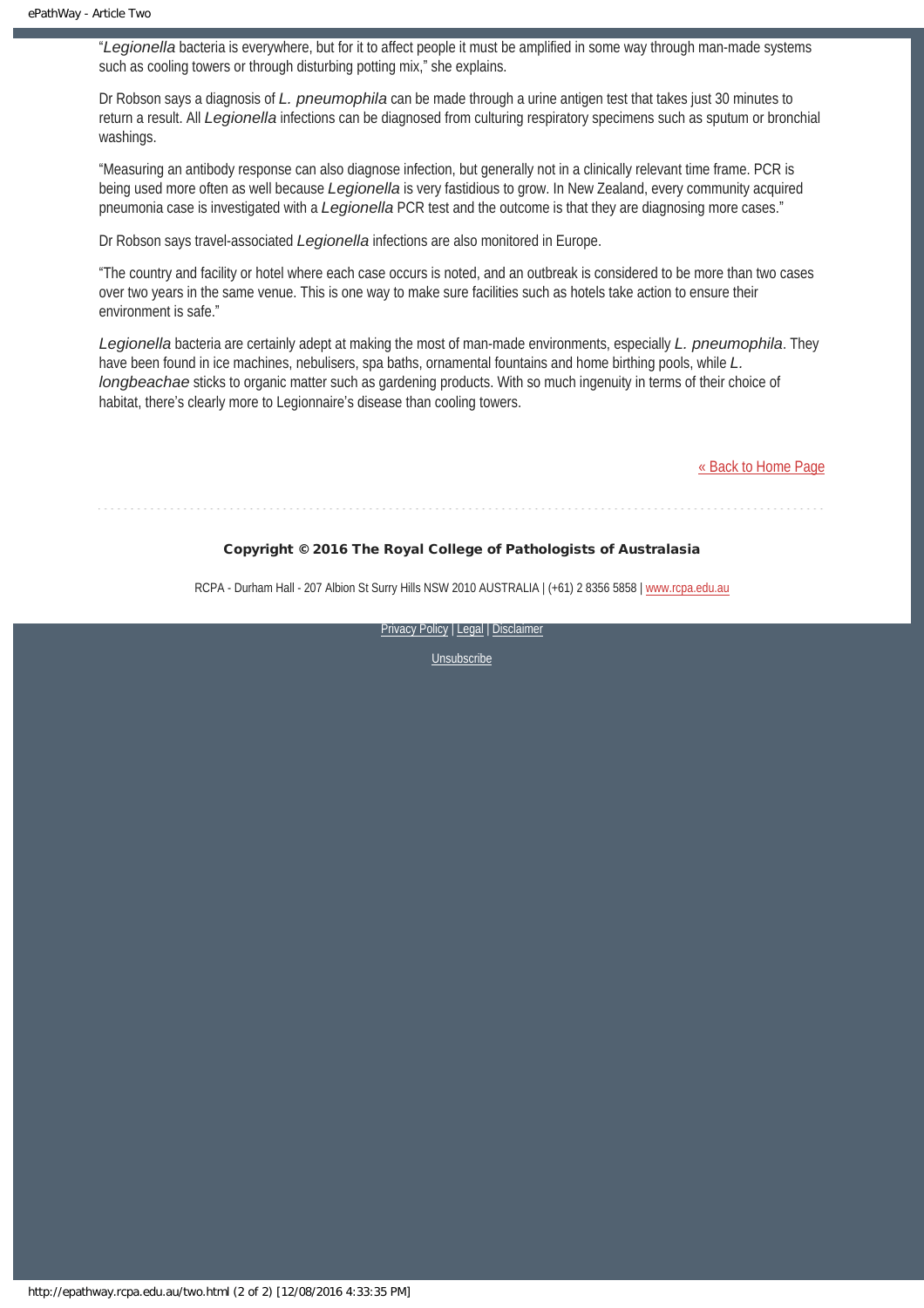<span id="page-12-0"></span>

# Pathology labs are also libraries for results and samples



Have you ever wondered how long pathology labs keep your blood sample once it has been tested? Or how long they keep your pathology results on file? Read on, the answers may surprise you.

While every laboratory may have its own processes, there are minimum retention times for different types of specimens and records.

Most specimens (also known as samples) are kept for a minimum of seven days from when they arrive at the lab, or for two days after the pathology report is issued, depending on time frame is longer. There are however many exceptions to these time frames.

"For example, tissues left over from the dissection and sampling exercise at the start of the histopathology process are kept for one month, while paraffin wax embedded tissue samples, histological slides and gynaecological (cervical) cytology slides are kept for a minimum of 10 years," explains RCPA President Dr Michael Harrison.

In contrast, urine specimens tested for infection need only be kept for at least three days from when the lab receives them. Materials for forensic and medico-legal purposes are kept according to jurisdictional requirements, or for 20 years if those requirements aren't specified.

Dr Harrison says different types of materials are kept for different lengths of time to make sure there is a physical audit trail, and to allow more tests to be performed on the original specimen if required.

"For example, blood films that are clinically significant must be kept for at least one year, while those that are not clinically significant need only be kept for one month," he says.

Samples and specimens aren't the only items subject to minimum retention times. Copies of original pathology reports, or the ability to reprint the information of an original report, must be retained for seven years for adults and seven years from the age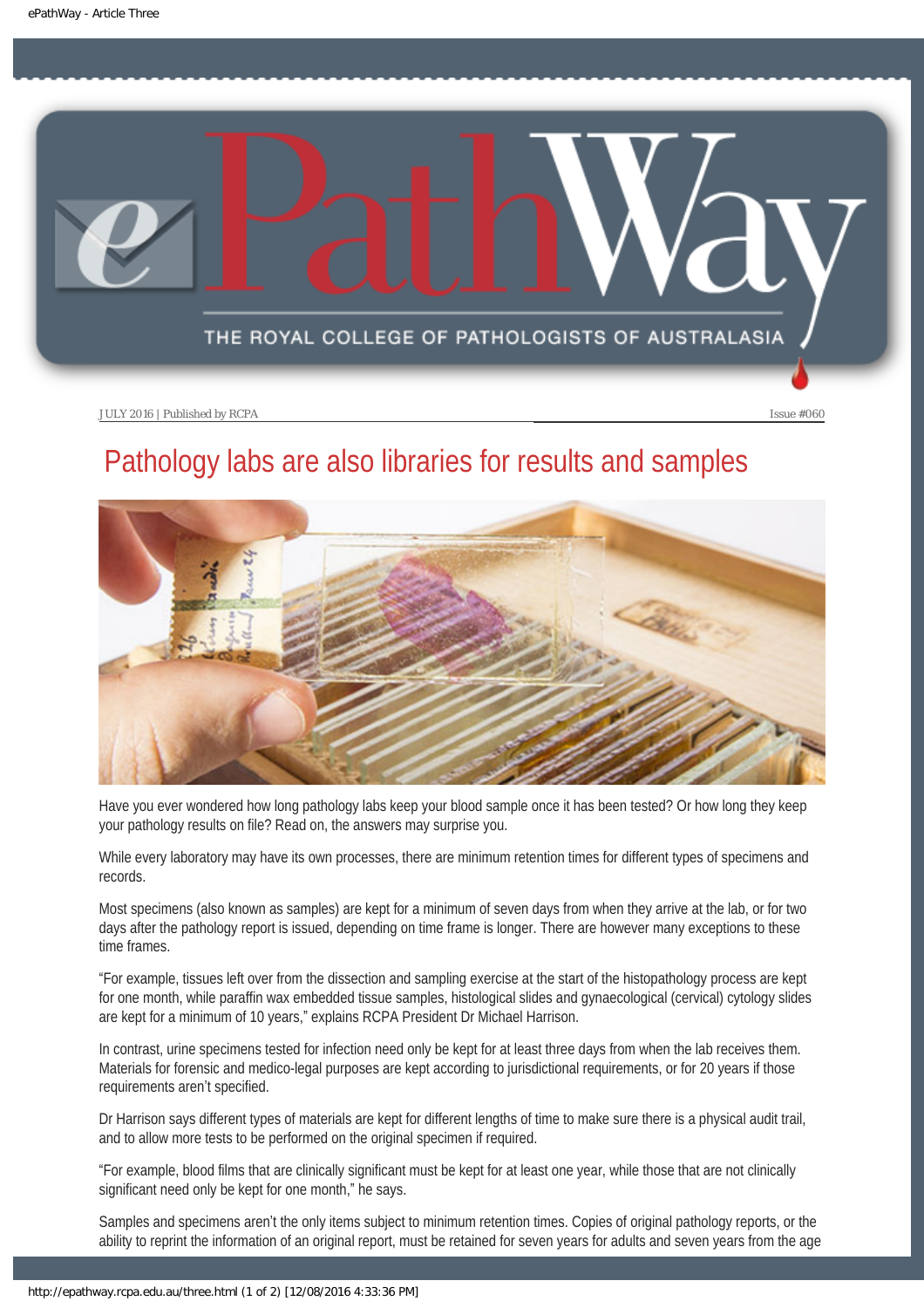of majority for minors (that's 25 years of age). The exception is genetic test results where the retention time for all reports is 100 years.

"Pathology results form an important part of the medical history of a patient, and consolidating them at a pathology laboratory reduces the number of places to find them," explains Dr Harrison.

"An example is if a patient switches to a new doctor or moves to another state, and their medical file didn't follow them, then their pathology records are stored at the pathology lab and able to be retrieved. In a way pathology laboratories act as medical libraries for results and samples."

For more information on retention times for specimens refer to the [NPAAC Guidelines](http://www.health.gov.au/internet/main/publishing.nsf/Content/B8562E2C3D131ED8CA257BF00019153C/$File/V0.24 Retention.pdf).

[« Back to Home Page](http://epathway.rcpa.edu.au/index.html)

Copyright © 2016 The Royal College of Pathologists of Australasia

RCPA - Durham Hall - 207 Albion St Surry Hills NSW 2010 AUSTRALIA | (+61) 2 8356 5858 | [www.rcpa.edu.au](https://www.rcpa.edu.au/)

[Privacy Policy](https://www.rcpa.edu.au/Content-Library/Privacy.aspx) | [Legal](https://www.rcpa.edu.au/Legal.aspx) | Disclaimer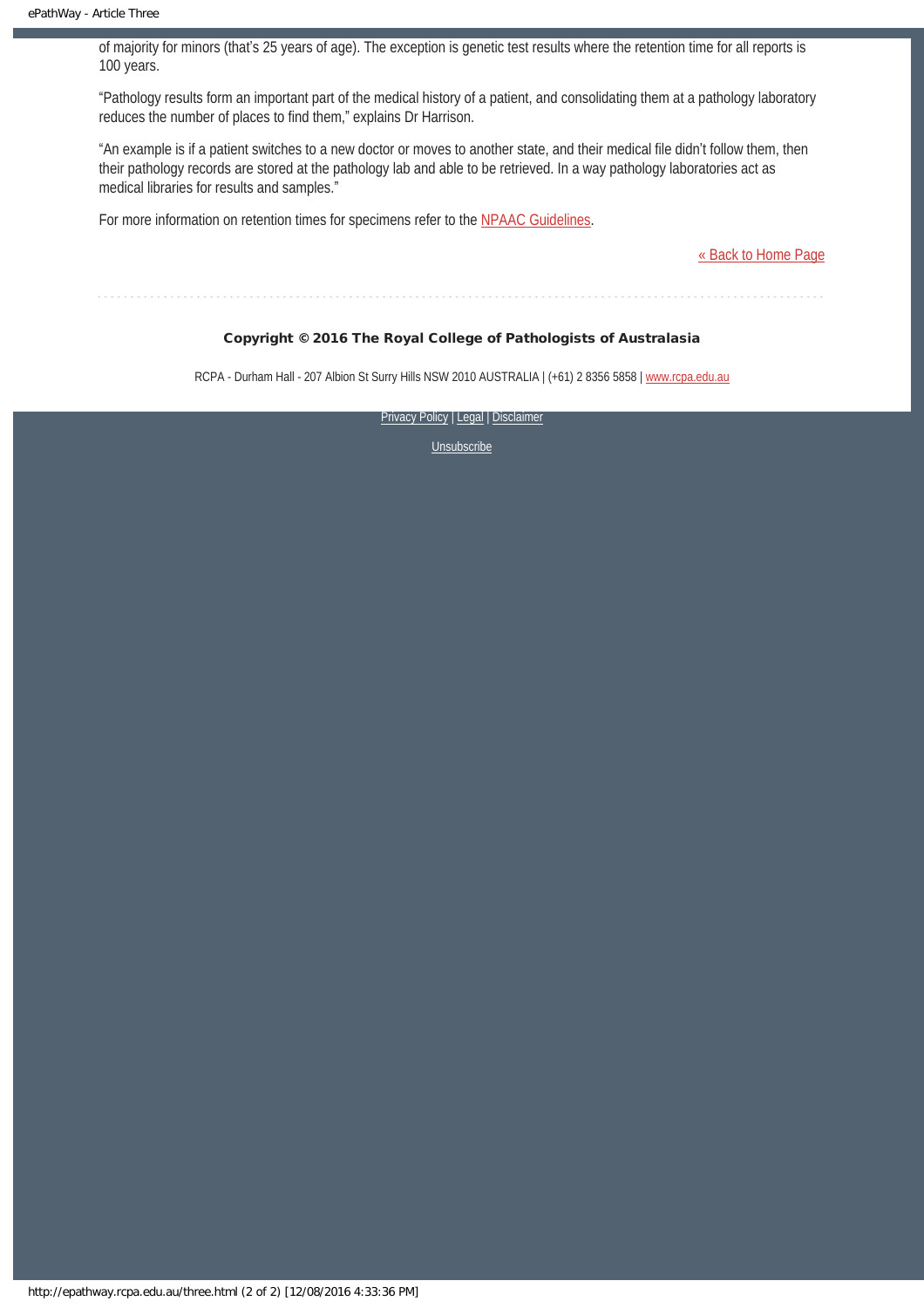<span id="page-14-0"></span>

# Lay Committee puts pathologists and consumers at the same table



More than 17,500 people have signed up to the *Know Pathology Know Healthcare* [website](http://www.knowpathology.com.au/) to show they value pathology. It's a big number, and it's getting bigger, so we spoke to a member of the RCPA's Lay Committee to find out what pathology means to her.

"Pathology is very important since it gives us a good indicator and concrete markers of health. It's also about preventive health, not just disease. However, I think we take pathology for granted because of the high standard of our pathology service," explains Ms Janney Wale, RCPA Lay Committee member.

Ms Wale says pathology tests can confirm a diagnosis, monitor health conditions and provide important information about health. However, she said too many people have a blood test without thinking of the broad number of tests that can be performed on that sample.

"I would like people to look carefully at their pathology tests and understand what is being requested and why. Pathology tests are also important for peace of mind and for understanding your state of health. Even if the tests are normal, it's still important to know the results."

Ms Wale is an advocate for consumers having access to their pathology test results, and is able to discuss this view with pathologists on the Lay Committee.

"The Lay Committee gives pathologists and consumers the opportunity to get together and talk about a number of issues. This engagement is very important because consumers mostly only interact with pathology collection staff when they need a pathology test," she explains.